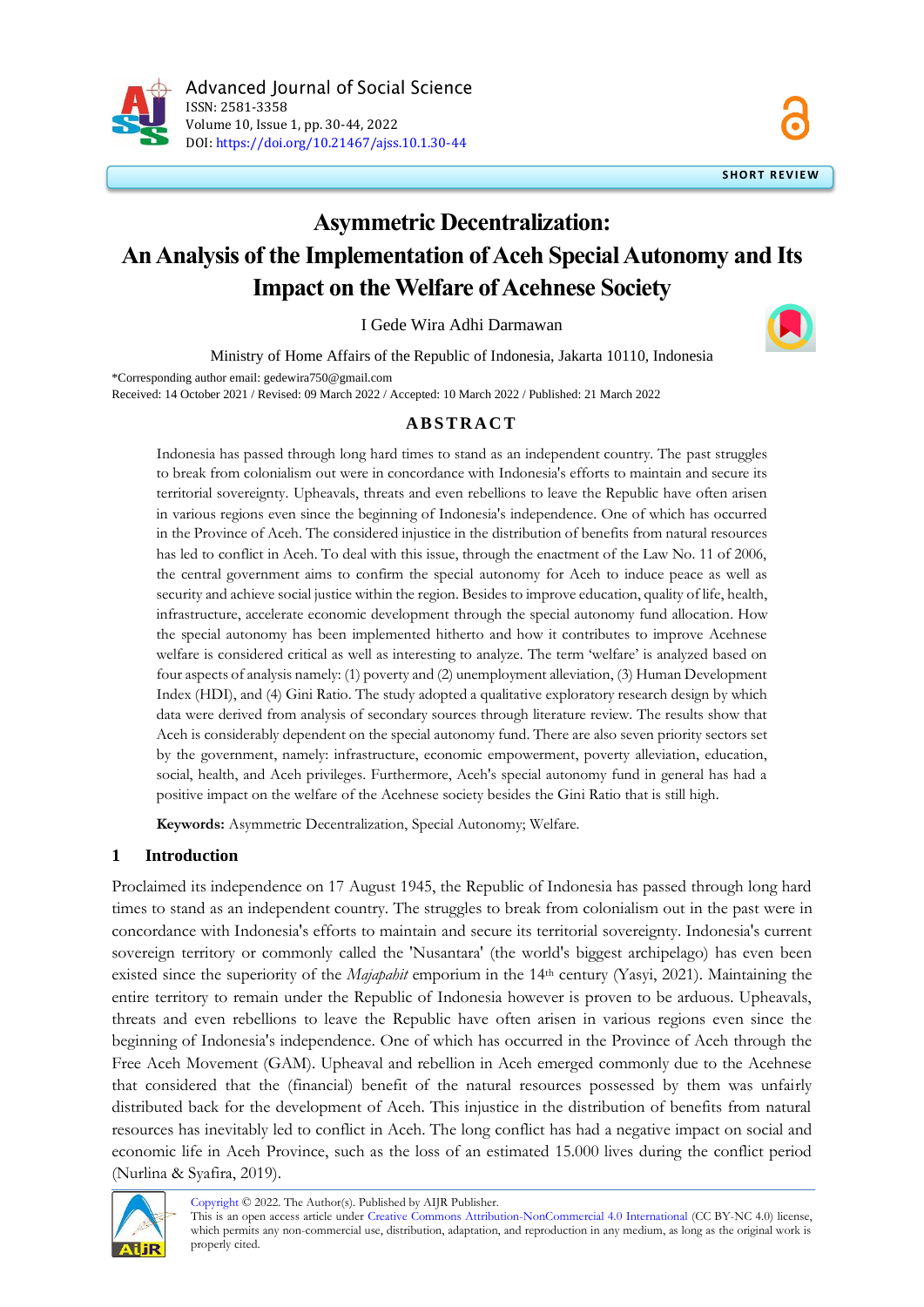#### I Gede Wira Adhi Darmawan, *Adv. J Social Sci.;* Vol. 10, Issue 1, pp: 30-44, 2022

As time goes by, the collapse of the New Order in 1998 has influenced the national political climate to present Jakarta with wide-ranging reform demand. After the decade-long counterinsurgency campaign against GAM, the third President of Indonesia, B.J. Habibie decided to conduct a negotiated solution by withdrawing the military troops from Aceh and launching human rights investigation (Miller, 2006). Consecutively to the regime transition, a move has also taken by Habibie to reform center-periphery relations towards decentralizing state power. These reforms were initiated mainly to restore national stability and recover from the crisis politically, socially and economically (Miller, 2006). The decentralization process was instigated by reviewing laws and regulation that had restricted regional authority under the new order (Miller, 2006). The Indonesian government then introduced several autonomy laws, inter alia: Law No. 22 of 1999 on Regional Government, Law No. 25 of 1999 on Fiscal Balance between the Central Government and the Regions which came into effect in 2001, and Law No. 44 of 1999 on Special Status of the Province of Aceh Special Region (Miller, 2006). Law No. 44 of 1999 emphasizes that the given specialties for Aceh Province is a recognition of the nation for the intrinsic values which have been wielded as the spiritual, moral, and humanitarian foundation of the Acehnese society (Sanur, 2020). Moreover, it was also a form of state appreciation for the dedication and extraordinary struggle of Aceh during the war of independence, and it is hoped that this Special Autonomy grant can also prevent security issues in Aceh (Saputra & Rizki, 2014). Specialty for Aceh Province was also regulated by Law no. 18 of 2001 concerning Special Autonomy for the Special Region of Aceh as Nanggroe Aceh Darussalam (NAD) Province. This law contains regulations primarily related to the shift in governance from centralization towards decentralization in Indonesia. Several notable points in this law in regards to NAD inter alia:

- 1) NAD is given the opportunity to manage its own economic resources, to explore and empower both the nature and human resources;
- 2) NAD is allowed to implement social order in accordance to the noble values of Acehnese society, improve community participation, develop initiative, creativity as well democracy;
- 3) NAD is mandated to further enhancing its government through the optimization of the NAD Province Regional Representative Council; and
- 4) NAD is permitted to apply the Islamic law to manage its social life (Sanur, 2020).

The special autonomy provision for Aceh as aforementioned is inseparable from the long conflict between the Indonesia's government with GAM. The conflict was ended through a Memorandum of Understanding (MoU) in 2005 called the Helsinki MoU. The MoU contains the granting of special autonomy along with special autonomy fund for Aceh. This MoU is the forerunner of the establishment of the Law No. 11 of 2006 regarding the Government of Aceh which stands hitherto replacing Law No. 18 of 2001 (Jalil et al., 2019; Sanur, 2020). The special autonomy fund is a form of asymmetric decentralization aimed at accelerating the improvement of public welfare and public services. One of them is through the provision of basic infrastructure for development by opening isolated areas through easy access to transportation and information. Infrastructure fund directed for this purpose should be able to encourage capital expenditures of the Regional Revenues and Expenditures Budget (Nurlina & Syafira, 2019).

Asymmetric decentralization is regulated by the 1945 Constitution article 18A paragraph (1), article 18B paragraph (1) and (2). Article 18A paragraph (1) mandates that "The relationship of authority between the central government and provincial, district and city governments shall be regulated by law with due observance of the specificity and diversity of the regions". Furthermore, in Article 18B paragraphs (1) and (2) it is regulated that (1) the State recognizes and respects special or special regional government units regulated by law. (2) The state recognizes and respects customary law community units and their traditional rights as long as they are still alive and in accordance with community development and the principles of the Unitary State of the Republic of Indonesia, which are regulated in the law (DPR RI, 2020).

The implementation of Law No. 11 of 2016 has strengthened Aceh's fiscal capacity to drive economic development which had devastated due to prolonged civil conflict and tsunami disaster in 2004. Law No.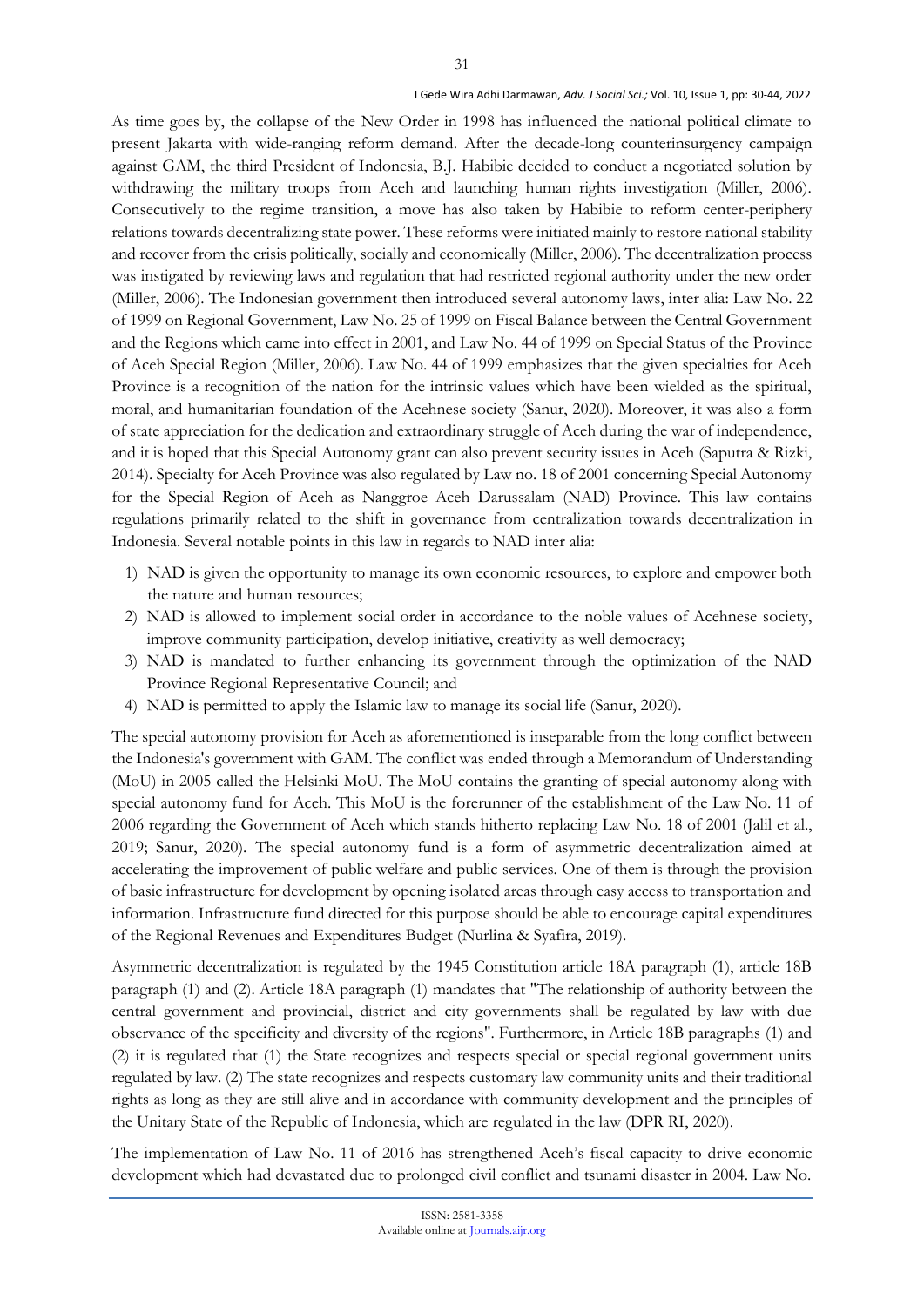#### *Asymmetric Decentralization: An Analysis of the Implementation of Aceh Special Autonomy and Its Impact …………………………*

11 of 2006 gives Aceh a full authority to regulate the Special Autonomy Fund management. The procedures for the use of the Special Autonomy Fund as well as the allocation of additional funds for oil and gas are further regulated by Aceh Qanun No. 2 of 2008 which was amended by Qanun No. 1 of 2018. The latter is concern to the allocation of additional funds for petroleum-sharing, natural gas and the use of Special Autonomy Funds (Jalil et al., 2019). According to Law No. 11 of 2006, Aceh is entitled to receive the special autonomy fund for twenty years and receives 70% of its revenue from oil and gas. Regarding the special autonomy fund, Aceh is allocated fund equal to 2% of the national allocation of the General Allocation Fund from the first until the fifteenth year, while funds equal to 1% of the national allocation of the General Allocation Fund will be allocated from the sixteenth to the twentieth year. The increase in the amount of the special autonomy fund each year comes from the national general allocation fund which also increases the budget each year by which as aforementioned 2% of the national general allocation fund is budgeted for the first year to the fifteenth year of the Aceh Province special autonomy fund (State Financial Accountability Agency, 2020).

The granting of special autonomy fund aims to encourage regions with special autonomy status to be able to catch up with other regions. Special autonomy fund that are transferred from the Central Government can certainly affect the size of the regional revenue and expenditure budget of a region. In the case of Aceh, the special autonomy fund received by Aceh has become the main and largest source of income and even exceeding the original regional revenue and other balancing funds since the implementation of Aceh's special autonomy (Nurlina & Syafira, 2019). Apart from that, the receipt of special autonomy fund is expected to be a catalyst for the Regional Revenues and Expenditures Budget's ability to finance public investment. Public investment through the provision of physical facilities and infrastructure, education and health will directly shape qualified human resources. Education is expected not only to form experts and skilled workers but also to induce national character building (Nurlina & Syafira, 2019).

The enactment of Law No. 11 of 2006 is an attempt of the central government to reach the objectives of regional autonomy. Over fourteen years of implementation, supported with trillions of IDR of fund since 2008, the objectives of special autonomy conferment for Aceh are to improve education, quality of life, health, infrastructure, accelerate economic development, induce peace and security and achieve social justice within the region (State Financial Accountability Agency, 2020). How the special autonomy has been implemented hitherto and how it contributes to improve Acehnese welfare is considered critical as well as interesting to analyze. For the purpose, this paper intends to evaluate the implementation of Aceh's special autonomy since it was granted in 2006 until 2020 and answer the main research question: How does the implementation of the given special autonomy for Aceh and how it contributes to the improvement of the welfare of Acehnese Society?

This paper in particular is focused on evaluating the extent to which the implementation of special autonomy in Aceh has contributed to the improvement of the welfare of Acehnese society. In this paper, the term 'welfare' is analyzed based on four aspects of analysis namely: (1) poverty and (2) unemployment rate alleviation, (2) human development index (HDI) improvement, and (4) social inequality level (Gini Ratio). Previous studies related to the implementation of special autonomy and its impact on the people of Aceh has vastly been developed. However, most research focuses only on one aspect, poverty alleviation or economic growth for instance and the level studied is at particular district or city level (Zulham et al., 2015; Jalil et al., 2019; Setiawan et al., 2020). In addition, several studies also focus on the political approach to the failure of the special autonomy implementation to contribute to the improvement of welfare of the Acehnese society (Cahyono, 2012; Sanur, 2020). Furthermore, another study analyzes the implementation of special autonomy nationally thus the scope of the research does not merely focus on the implementation of special autonomy for Aceh but also the special autonomy implementation in Papua (Suharyo, 2016). The aforementioned previous research on the field under study shows the novelty of this study. This study will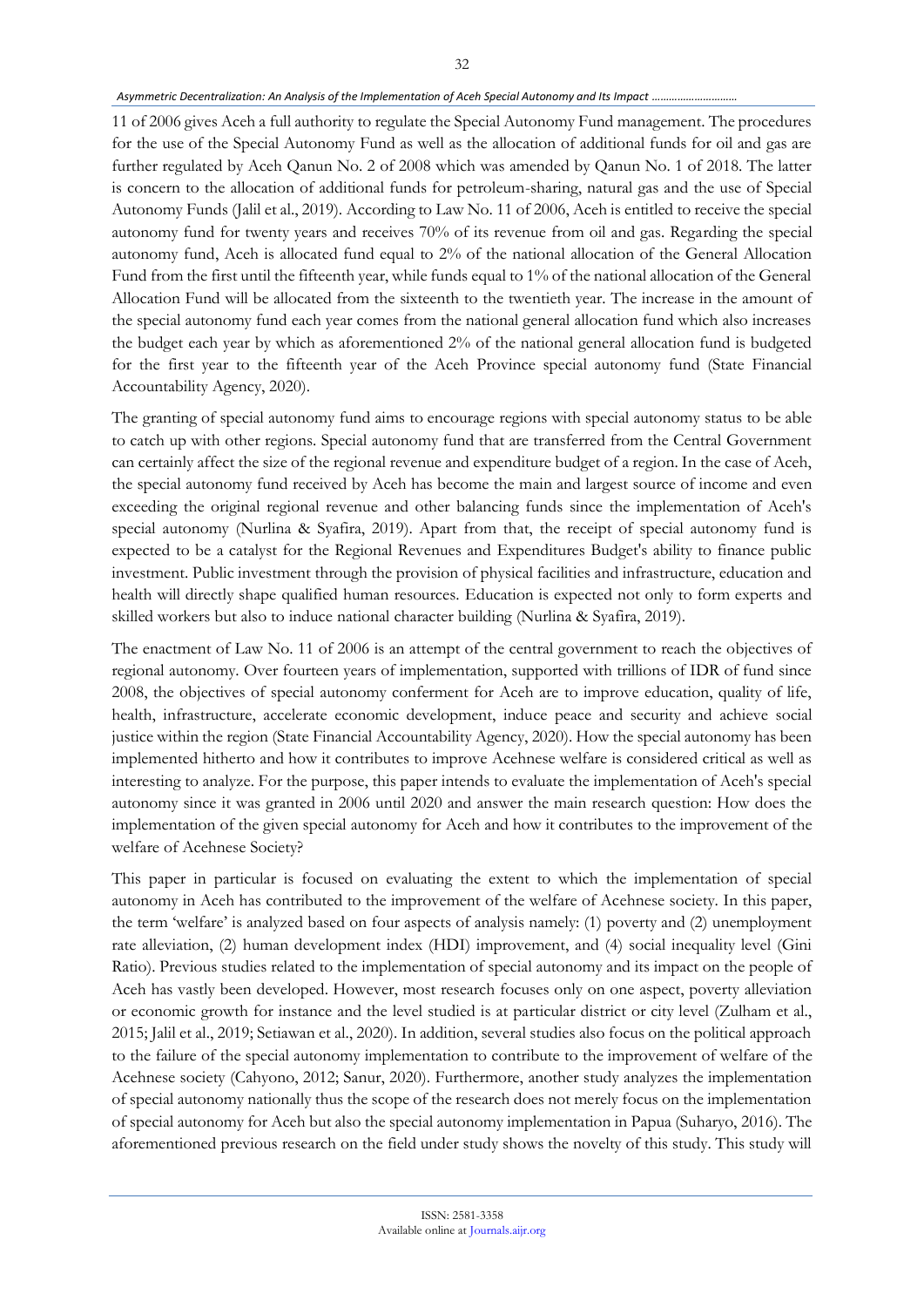complement the data and information of the impact of the given special autonomy for Aceh to the welfare of its society in four aspects as above-explained while the focus of this study is the Province of Aceh.

33

# **2 Methods**

This study adopted a qualitative exploratory research design and is of a descriptive nature (Neuman, 2014). Given the complexity of the topic under study, a qualitative approach is considered suitable to analyze the implementation of the special autonomy of Aceh and its impact towards the welfare of Acehnese society because a qualitative research design provides immense flexibility (Kumar, 2010). This means that qualitative approach allows researcher to change the direction or focus of the research and it remains open to unexpected circumstances. Given the qualitative approach adapted to this research, the main research question will also be answered on a qualitative manner. Data and information were derived from review of secondary sources through literature study and statistical data analysis. Specifically, the descriptive qualitative approach aims to provide in-depth descriptions of data and information utilizing qualitative aspects of research (Bandur, 2019). While the literature study intends to acquire data and information from various sources particularly from the internet such as journals, e-books, and any publications related to the object of research (Farida, 2019).

To find relevant literature, electronic searches of databases were conducted such as Google Scholars and IOP Science. While statistical data were derived from the Central Statistics Agency of Indonesia (BPS). Keywords and terms used include Aceh special autonomy, asymmetric decentralization, special autonomy fund, poverty reduction in Aceh, Aceh's Human Development Index, Aceh's unemployment rate, Aceh's Gini Ratio and economic growth in Aceh. Literature was refined based on several criteria, namely: it has to be peer-reviewed journals; published thesis and dissertations; official documents; articles published by credible organizations and institutions; and the time period was limited from 2010 to 2021.

### **3 Results and Discussion**

Aceh Province through Law No. 11 of 2006 was given a special autonomy by which the special autonomy authorized special funds, rights and constitutional obligations for Acehnese prosperity (Sanur, 2020). In the period 2008-2020 Aceh has received a special Autonomy Fund of IDR 81,4 Trillion with the amount of fund increased from year to year. First time disbursed in 2008, Aceh received special autonomy funds of IDR 3,5 Trillion and this number continued to increase into IDR 4,5 Trillion in 2011. This amount has increased in the following years reached IDR 7 trillion in 2015 and as of 2020, Aceh received the special autonomy funds amounted IDR 8,3 Trillion. (Ministry of Finance, 2021) (see figure 1 below).



**Figure 1:** *Proportion of Aceh Special Autonomy Fund in the interval of 2008-2020 in billion IDR (Ministry of Finance, 2021).*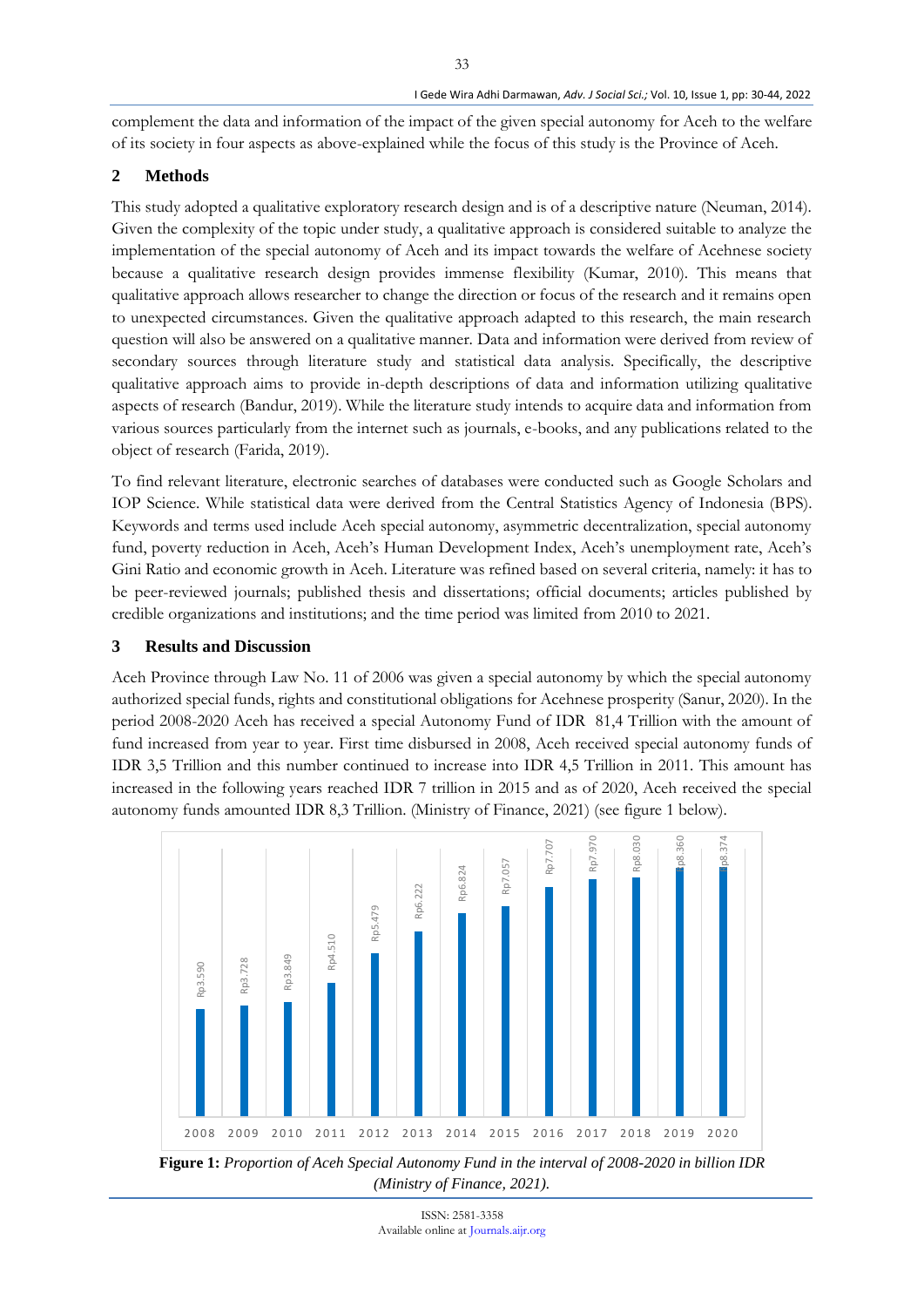#### *Asymmetric Decentralization: An Analysis of the Implementation of Aceh Special Autonomy and Its Impact …………………………*

From 2008 to 2019, special autonomy fund provided for Aceh contributed about 51,58% to the total Revenue and Expenditure Budget of Aceh (REBA) of a total of IDR 142,157 trillion. In 2008, the proportion of special autonomy fund in the REBA reached 42,15%. This number was stably increased where the proportion of special autonomy fund in the REBA almost reaches 57% in 2012. The proportion of special autonomy fund in the REBA continued to increase and reached its peak in 2016 by almost 60%. This amount was then declined periodically until 2019 the proportion of special autonomy fund in the REBA was 48,88% (State Financial Accountability Agency, 2020) (see table 1 below).

| Year  | <b>REBA</b>   | <b>Special Autonomy Fund</b> | <b>Proportion of special</b> |
|-------|---------------|------------------------------|------------------------------|
|       | (Billion IDR) | (Billion IDR)                | autonomy in REBA (%)         |
| 2008  | 8.518         | 3.590                        | 42,15                        |
| 2009  | 9.791         | 3.728                        | 38                           |
| 2010  | 8.246         | 3.849                        | 46,68                        |
| 2011  | 7.974         | 4.510                        | 56,56                        |
| 2012  | 9.711         | 5.479                        | 56,42                        |
| 2013  | 12.398        | 6.222                        | 50,19                        |
| 2014  | 12.939        | 6.824                        | 52,74                        |
| 2015  | 12.755        | 7.057                        | 55,33                        |
| 2016  | 12.874        | 7.707                        | 59,86                        |
| 2017  | 14.763        | 7.970                        | 53,99                        |
| 2018  | 15.084        | 8.030                        | 53,23                        |
| 2019  | 17.104        | 8.360                        | 48,88                        |
| Total | 142.157       | 73.326                       | 51,58                        |

**Table 1:** *Proportion of the Special Autonomy Fund in REBA (State Financial Accountability Agency, 2020)*

Table 2 has shown that the special autonomy fund has significantly contributed to support REBA. It is conceivable that if the granting of special autonomy fund for Aceh is stopped, a budget deficit would occur in Aceh if other sources of regional revenue are not suffice to replace the special autonomy fund.

| <b>No</b>      | <b>Sector</b>        | <b>Achievements</b>                                                                                                                                                                                                                                                                                                                                                                                                                        |  |
|----------------|----------------------|--------------------------------------------------------------------------------------------------------------------------------------------------------------------------------------------------------------------------------------------------------------------------------------------------------------------------------------------------------------------------------------------------------------------------------------------|--|
| 1              | Infrastructure       | Road and bridge construction;<br>a.                                                                                                                                                                                                                                                                                                                                                                                                        |  |
|                |                      | b.<br>Airport construction;                                                                                                                                                                                                                                                                                                                                                                                                                |  |
|                |                      | Harbor construction;<br>c.                                                                                                                                                                                                                                                                                                                                                                                                                 |  |
|                |                      | d.<br>Dam construction;                                                                                                                                                                                                                                                                                                                                                                                                                    |  |
|                |                      | Irrigation construction;<br>e.                                                                                                                                                                                                                                                                                                                                                                                                             |  |
|                |                      | f.<br>Pond construction.                                                                                                                                                                                                                                                                                                                                                                                                                   |  |
| $\overline{2}$ | Economic Empowerment | The creation of small and medium-sized industrial centers<br>a.<br>(SIKIM) for food, woods, nutmeg, patchouli, lemongrass, and<br>marine and fishery products processing and production;<br>b.<br>The creation of Arun Lhokseumawe Special Economic Zone;<br>The creation of Aceh Industrial Zone of Ladong;<br>c.<br>d.<br>The creation of Lampulo Fisheries Processing Industry;<br>The creation of Bersela Special Economic Zone.<br>e. |  |
| 3              | Poverty Alleviation  | Construction of 11.400 houses for poor households;<br>a.                                                                                                                                                                                                                                                                                                                                                                                   |  |
|                |                      | b.<br>Fishery productivity improvement;                                                                                                                                                                                                                                                                                                                                                                                                    |  |

**Table 2:** *Achievements of the Priority Sectors of Aceh's Special Autonomy (Adapted from the State Financial Accountability Agency report 2020.)*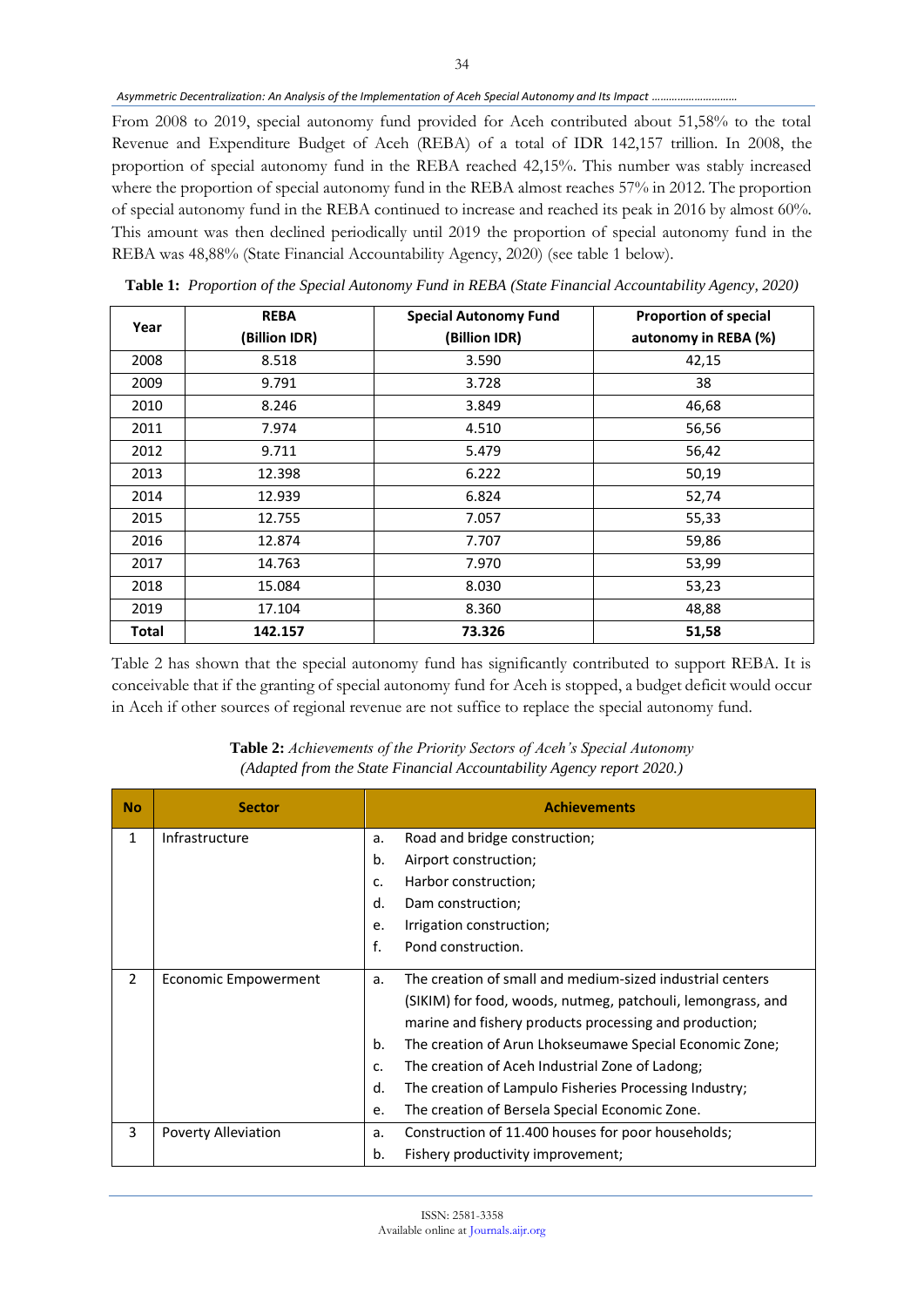|                |                        | c.                                                         | Optimizing the use of oil palm plantations in the expansion of   |  |
|----------------|------------------------|------------------------------------------------------------|------------------------------------------------------------------|--|
|                |                        |                                                            | smallholder plantation areas;                                    |  |
|                |                        | d.                                                         | Agricultural and plantation production facilities provision.     |  |
| 4              | Education              | a.                                                         | Scholarships provision from Diploma to Doctorate degree for      |  |
|                |                        |                                                            | the Acehnese;                                                    |  |
|                |                        | b.                                                         | Scholarship provision for orphans and the poor;                  |  |
|                |                        | c.                                                         | Budget realization for early childhood education;                |  |
|                |                        | d.                                                         | Budget realization for nine-year compulsory basic education;     |  |
|                |                        | e.                                                         | Budget realization for secondary education;                      |  |
|                |                        | f.                                                         | Budget realization for non-formal education;                     |  |
|                |                        | g.                                                         | Budget realization for extraordinary education;                  |  |
|                |                        | h.                                                         | Quality improvements program for educators and education         |  |
|                |                        |                                                            | personnel.                                                       |  |
| 5              | Health                 | a.                                                         | Hospital construction;                                           |  |
|                |                        | b.                                                         | Aceh's health insurance implementation.                          |  |
| 6              | Social                 | a.                                                         | Aceh Health Insurance implementation                             |  |
|                |                        | b.                                                         | Assistance from the central government through the Family        |  |
|                |                        |                                                            | Hope Program and Non-Cash Food Assistance in the form of         |  |
|                |                        |                                                            | rice for the poor;                                               |  |
|                |                        | c.                                                         | Social welfare organization establishment to deal with children  |  |
|                |                        |                                                            | involved with legal problems;                                    |  |
|                |                        | Food assistance for orphanages;<br>d.                      |                                                                  |  |
|                |                        | e.                                                         | Public kitchens establishment by the Social Service for disaster |  |
|                |                        | victims in the form of social assistance for compensation, |                                                                  |  |
|                |                        |                                                            | business assistance, and wheelchair assistance for disabled      |  |
|                |                        |                                                            | victims.                                                         |  |
| $\overline{7}$ | <b>Aceh Privileges</b> | a.                                                         | Construction/rehabilitation of 997 units of mosques in Aceh      |  |
|                |                        |                                                            | from 2012-2014;                                                  |  |
|                |                        | b.                                                         | The Development of the landscape and infrastructure of the       |  |
|                |                        |                                                            | <b>Baiturrahman Grand Mosque</b>                                 |  |
|                |                        | c.                                                         | Financial incentive for Imum Meunasah and Dayah.                 |  |

Regarding the allocation of the Aceh special autonomy fund, the infrastructure sector has been becoming priority. Of the 7 priority sectors (i.e. infrastructure, economic empowerment, poverty alleviation, education, social, health, and Aceh privileges), the infrastructure sector receives the largest portion transcended the other fields. The fund allocation for infrastructure in 2014-2018, for instance is reached IDR 3,39 trillion. This number is substantially high compared to the fields of economic empowerment, poverty alleviation and education which respectively are allocated a budget of IDR 798,86 billion, IDR 278,64 billion, and IDR 1,69 trillion. Meanwhile, the social and health sectors are budgeted at IDR 175,28 billion and IDR 1,02 trillion respectively. Aceh's privileges are allocated budget at the lowest of about IDR 156,77 billion (State Financial Accountability Agency, 2020) (See figure 2).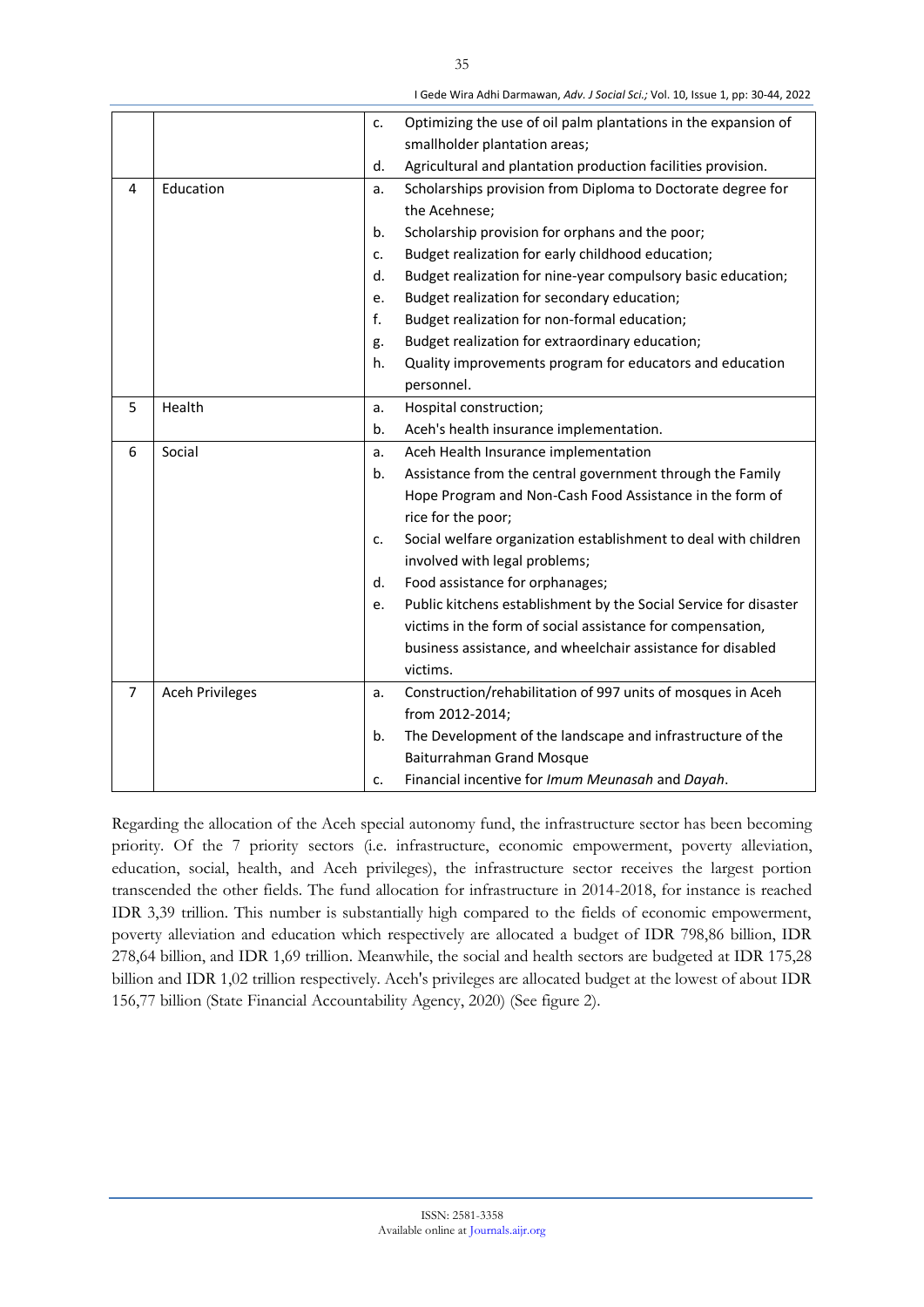

*Asymmetric Decentralization: An Analysis of the Implementation of Aceh Special Autonomy and Its Impact …………………………*

**Figure 2**: *Average percentage of Special Autonomy Fund Allocation for Priority Sectors by 2014-2018 (State Financial Accountability Agency, 2020).*

Behind the large amount of Aceh's special autonomy fund, there are issues related to the use of the budget. Based on data from Aceh's Remaining Budget Usage (ARBU) for 2013-2018, the special autonomy fund was not fully absorbed. The total ARBU fund for the period 2013-2018 was IDR 5,580 trillion or 12.73%. The largest ARBU fund was in 2018 which reached IDR 2,090 trillion or 25.02% of the total special autonomy fund provided amounting to IDR 8,030 trillion (State Financial Accountability Agency, 2020). Based on the 2020 State Financial Accountability Agency report, the large value of ARBU has been caused by the low absorption of the budget in the infrastructure sector of about IDR 889,5 billion or 24.15%. However, the lowest budget absorption occurred in sector of poverty alleviation with a value of IDR 400,5 billion or 86.64% of the Aceh special autonomy fund ARBU in 2018 (State Financial Accountability Agency, 2020). Meanwhile, according to the Aceh provincial government, the low level of budget absorption is due to programs that are not effectively utilized due to time constraints, regional conditions and ineffective coordination thus budget absorption was not optimal even though planning and budgeting are well prepared. Furthermore, one important reason of why there is low budget absorption is considered due to the procurement process that is not in accordance with the predetermined schedule, therefore effects on delays in disbursement (State Financial Accountability Agency, 2020; Syah Kuala University, 2021).

Aceh's special autonomy is implemented based on the Aceh Medium-Term Development Plan (MTDP) and the 2008-2027 Aceh Special Autonomy Fund Utilization Master Plan (State Financial Accountability Agency, 2020). Provided below is a table of the achievements of the priority sectors of Aceh's special autonomy which shows the Aceh government concern to the areas that becoming the objectives of the special autonomy fund.

Since it was initially disbursed in 2008, Aceh's special autonomy fund has had a positive impact on the welfare of the Acehnese society. The impact of special autonomy fund has contributed to the reduction of the poverty rate from 23,53% in 2008 to 14,99% in 2020; a decrease in the unemployment rate from 9,56% in 2008 to 6,59% in 2020; an increase in the HDI figure from 67,09 in 2010 to 71,99 in 2020. Nevertheless, the level of inequality increased from 0,290 in 2008 to 0,323 in 2020.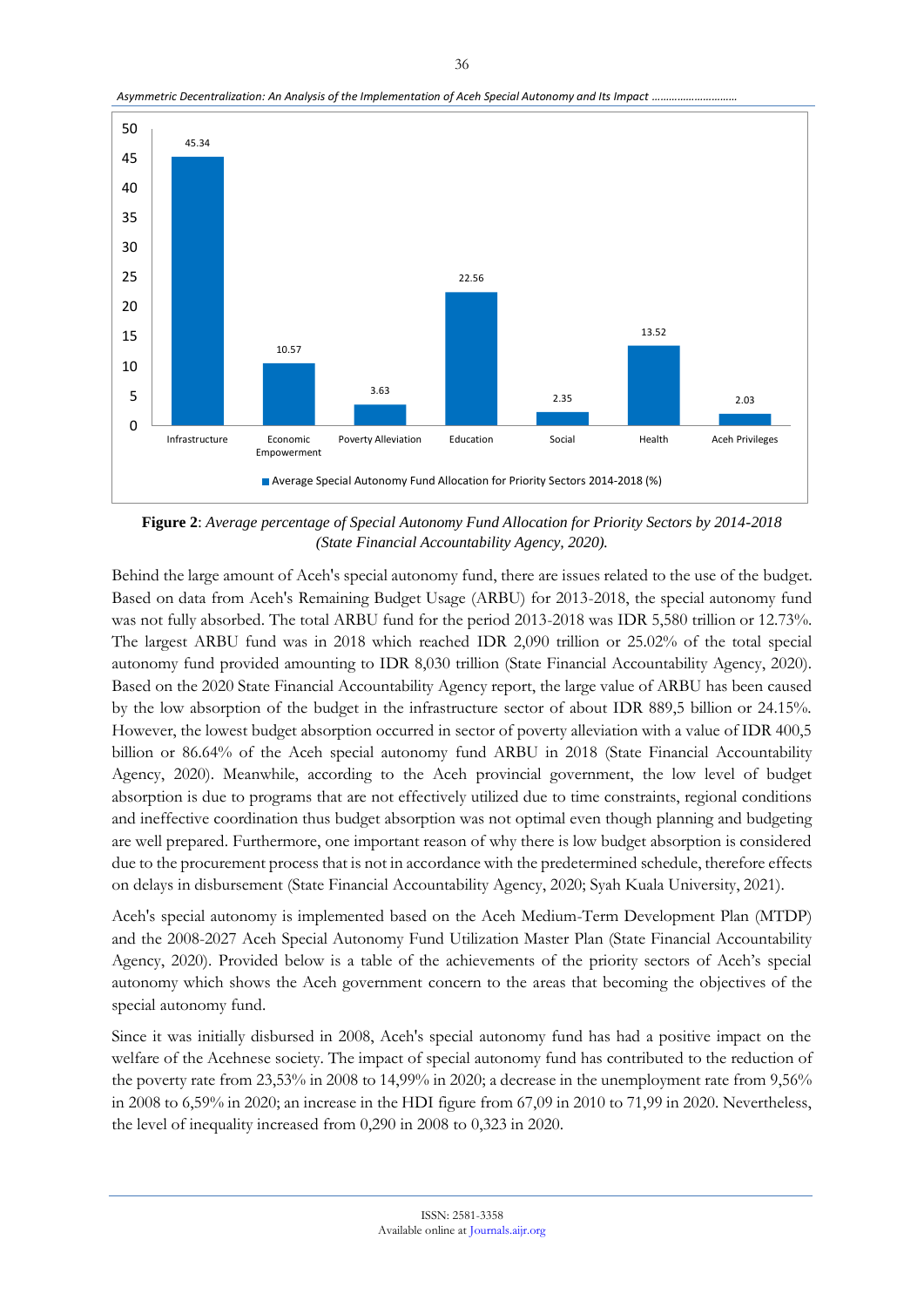### **3.1 Poverty Alleviation**

Aceh is one of the provinces that received special attention from the central government and has been granted special autonomy. As aforementioned, with this special autonomy, Aceh gets a larger proportion of revenues from oil and gas resources, which is 70%. This stipulation goes beyond the usual autonomy that regulates the distribution of other provincial revenues which are only 15% from oil and 35% from gas (Mantsani et al., 2019). In addition, Aceh is also entitled to special autonomy fund which is transferred by the central government every year. The granting of special autonomy is expected to have an impact on maximizing regional potential, increasing regional income, and boosting economic development and economic growth in Aceh. Nonetheless, it turns out that this policy has not had a substantial impact in overcoming poverty in Aceh (Mantsani et al., 2019).

Since 2008, the poverty rate in Aceh Province has decreased. In 2008 the percentage of poor people in Aceh reached 23,53%. This percentage gradually decreased in the following years to reach 21,80% in 2009 and 20,98% in 2010. This percentage continued to decline steadily until 2013 at 17,60%. Minor fluctuations occurred when the percentage of the poor in Aceh increased to 18,05% in 2014. However, this number gradually declined to 14,99% in 2020 (BPS, 2021a). Overall, from 2008-2020 the percentage of the poor in Aceh decreased by 8,54%. Compared to the amount of the population in Aceh, the amount of 14,99% poverty rate is still considered high. This figure is higher than the percentage of poverty nationally, which has always been the case in recent periods. The government's efforts to reduce poverty are expected to continue to be optimized by moving the real sector through micro, small and medium enterprises. Nationally, the trend of poverty based on data from the Central Statistics Agency of Indonesia tends to decrease gradually. The percentage of national poverty fell from 15,42% in 2008 to 11,96% in 2012. The percentage then gradually decreased to 9,41% in 2019 but increased slightly to 9,78% in 2020 (BPS, 2021a). Relatively, the national poverty rate decreased by 5,64% from 2008 to 2020 (see figure 3 below to see the comparison of Aceh and the National poverty rate from 2008 to 2020).



**Figure 3**: *Comparison of Aceh and National poverty rate (BPS, 2021a).*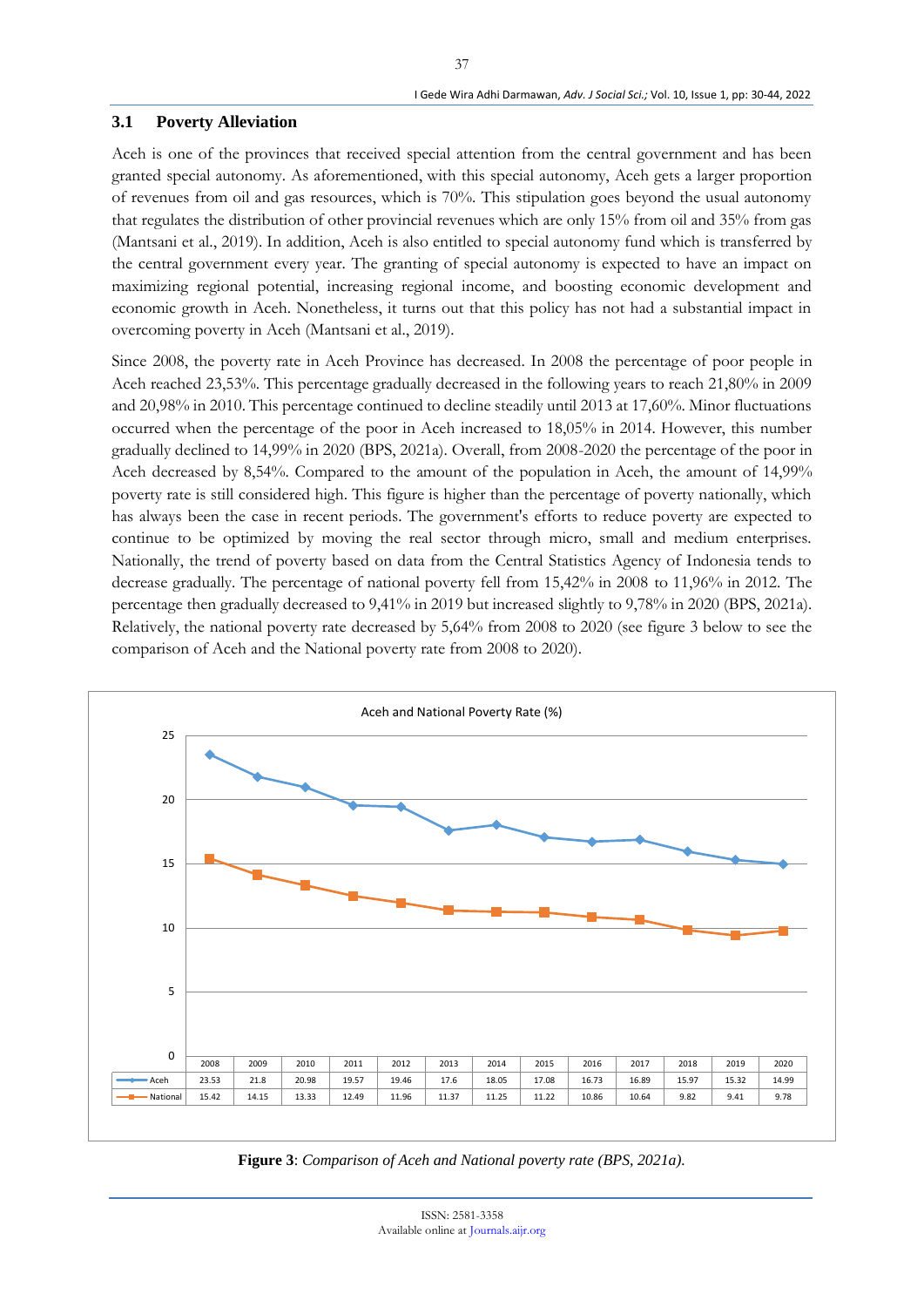#### Asymmetric Decentralization: An Analysis of the Implementation of Aceh Special Autonomy and Its Impact *..*.

According to Bank Indonesia, COVID-19 has been devastating to the country as well Aceh economy. The pandemic is suspected to be one of the drivers of the increase in the unemployment rate both nationally and Aceh. A total of 388.000 people of working age (10,01%) were affected by the pandemic which then resulted in these people becoming unemployed, temporarily unemployed, or being reduced in their working hours (Bank Indonesia, 2021). Apart from that, structural factors such as policies or programs that have not yet targeted the root causes of poverty are one of the causes of the obstacles to poverty reduction in Aceh. When compared to other provinces in Sumatra, Aceh possessed highest poverty rate within the region in September 2020 with 15,43% of the population were poor. This percentage is higher than the average poverty rate for the provinces of Sumatra of about 10,22% and the National of 10,19%. The number of poor people is concentrated in North Aceh, Pidie, and West Aceh Regency. Meanwhile, in terms of high poverty levels, the concentration is in the Regency of Aceh Singkil, Gayo Lues, Pidie Jaya, Bener Meriah, Nagan Raya, Southwest Aceh, Simeulue, and Subulussalam (Bank Indonesia, 2021).

With regards to the comparison of the distribution of poor people in urban and rural areas, the number of poor people is dominant in rural areas compared to urban areas. About 694.000 poor people reside in rural areas or approximately 19,44% of the total poor population whereas there are about 157.570 poor people living in urban areas or equal to 11,13% of the total population (Setiawan et al., 2020). Furthermore, there is a lack of changes in regards to the distribution of poor population composition. Literature review conducted revealed that there has been a steady number of poor people until living in rural areas with 17,68% outraced the percentage of the poor in urban areas of about 9,47% in 2019 (Setiawan et al., 2020). The granting special autonomy fund should have a major impact on the welfare of the community. With the large fund provided by the central government, local governments are expected to be able to stimulate development within their region thus induce the welfare of the community, especially the poor. Area-based poverty alleviation can be focused on strengthening the local economy and induce aid programs that are more targeted at areas that are centers of poverty. With regard to strengthening the local economy, Aceh possessed abundant natural resources that are spread in various regions. This can be a source of strength and opportunities to improve the economy as well as the income of the poor and vulnerable people in Aceh.

### **3.2 Unemployment Rate**

As aforementioned, the special autonomy fund has been utilized by the government of Aceh to develop new projects in 7 priority areas (see table 2) to bring welfare to Acehnese society as well as to create job opportunities. Aceh's open unemployment rate actually decreased due to the increasing number of job opportunities and the wider business opportunities created. The more conducive regional security and the better condition of various regional facilities and infrastructure have encouraged the community to participate more in accelerating Aceh's development. This is indicated by the growing number of small and medium-sized business units (Ikhsan, 2015). Nevertheless, the increase in the number of the working-age population and the low absorption of the government budget as well as the low economic growth that absorbs labor greatly affect the (still) high open unemployment rate in Aceh even though statistical data shows that there is a decrease in the percentage of open unemployment from 2008 to 2020.

The open unemployment rate uses to depict the general economic situation of a region or even a country and simultaneously provides an overview of community activities towards prosperity. The open employment rate is calculated in accordance with the percentage of the unemployed workforce that is influenced by several factors including environmental, social, cultural, economic, and even personal issues of the workforce itself (Setiawan et al., 2020). The percentage of Aceh's open unemployment was decreased from 9,56% in 2008 to 8,37% in 2010. This percentage then increased to a peak of 10,12% in 2013. This figure was very high compared to the national open unemployment rate which in the same period was at the level of 6,17% (BPS, 2021b). The lack of a manufacturing sector to develop and Aceh's dependence on the commodity sector are one of the reasons for the high unemployment rate in Aceh (Ibrahim et al., 2018).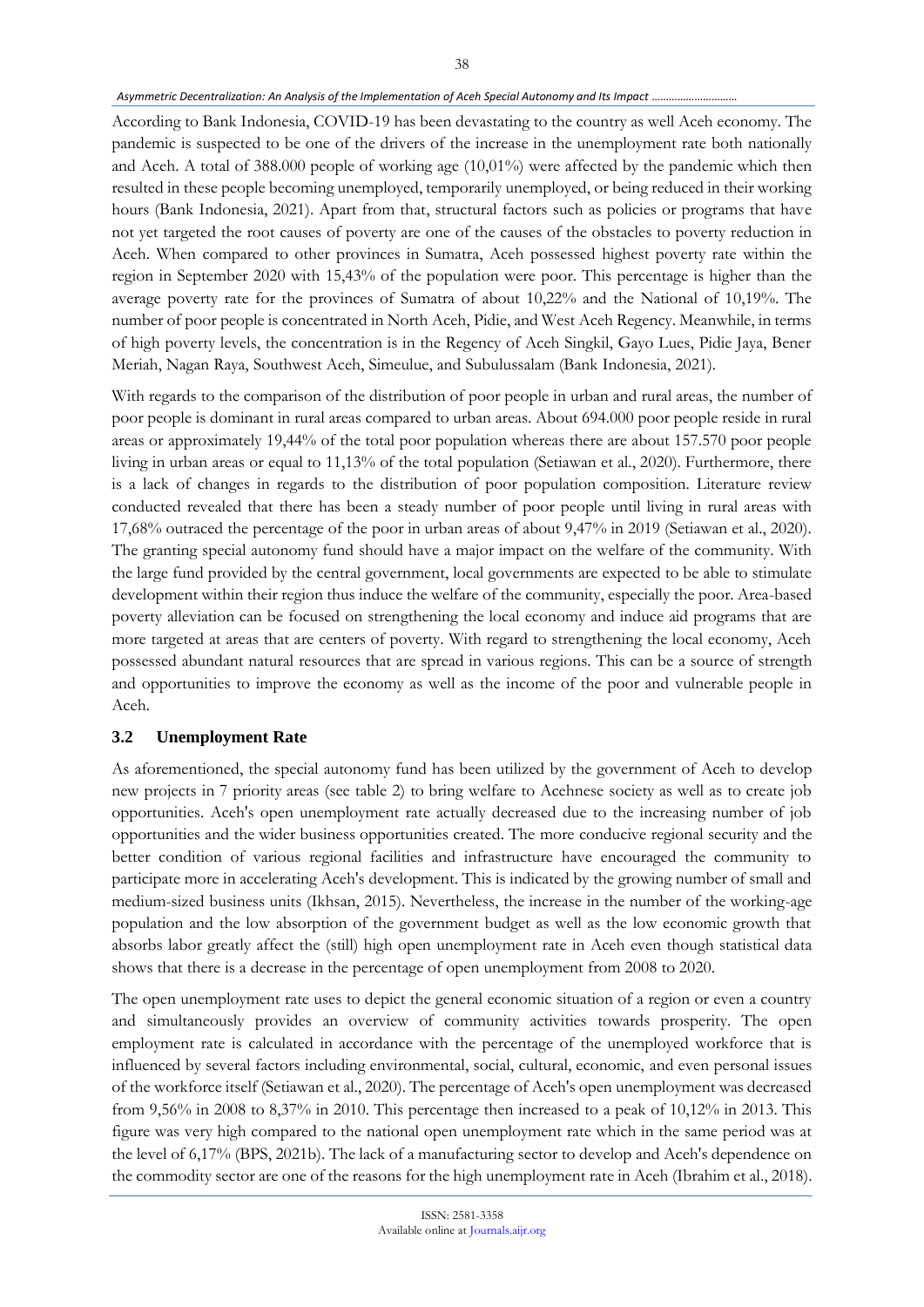The percentage of Aceh's open unemployment was steadily declined by the next 7 years until finally reached 6,59% in 2020 (BPS, 2021b).



**Figure 4:** *Comparison of Aceh and National Open Employment Rate (BPS, 2021b).*

Meanwhile, the percentage of the national open unemployment rates also undergone a fluctuation but was better than Aceh. The percentage of the national open unemployment rate in 2008 was 8,39%. This figure then declined steadily to 5,23% in 2019. Due to the COVID-19 pandemic, the national open unemployment rate increased drastically to 7,07% in 2020 (BPS, 2021b). (See figure 4 above to see the comparison of Aceh and the National open unemployment rate from 2008 to 2020).

Based on data from the Central Statistics Agency of Aceh, there are several sectors that absorb a lot of labor, thus reducing the unemployment rate in Aceh although the percentages of Aceh's open unemployment rate are not as better as the national rate. Among them are the agricultural and plantation sectors with workforce absorption of 36.49% with a total of 810 thousand workers. In the second position is the trade sector, which reached 35,74% with a total of 349 thousand workers. The manufacturing sector reached 8,20% with a total of 187 thousand workers, education services 7,60% or equal to 183 thousand workers. Meanwhile, the electricity supply sector, water gas, waste management, and recycling are being the lowest sector of employment, those only absorb 0,42% with only 11 thousand workers (Jamaan, 2019).

Furthermore, the total workforce was recorded at 2,52 million people or an increase of around 122 thousand people from the total workforce in August 2019 which was recorded at 2,40 million people. The business fields that experienced a decrease in the percentage of the working population mainly occurred in government administration and education services. Meanwhile, the jobs that experienced an increase as aforementioned were mainly in the fields of agriculture, forestry, and fisheries. Moreover, the number of employed people is increased by 122 thousand people while the number of unemployed people increased by 19 thousand people compared to the same period in the previous year to 167 thousand people. This indicates that the addition of the labor force during the period of 2019 to 2020 was not absorbed by the labor market (Bank Indonesia, 2021) (see table 3 to find out the percentage of labor by sector as of August 2020).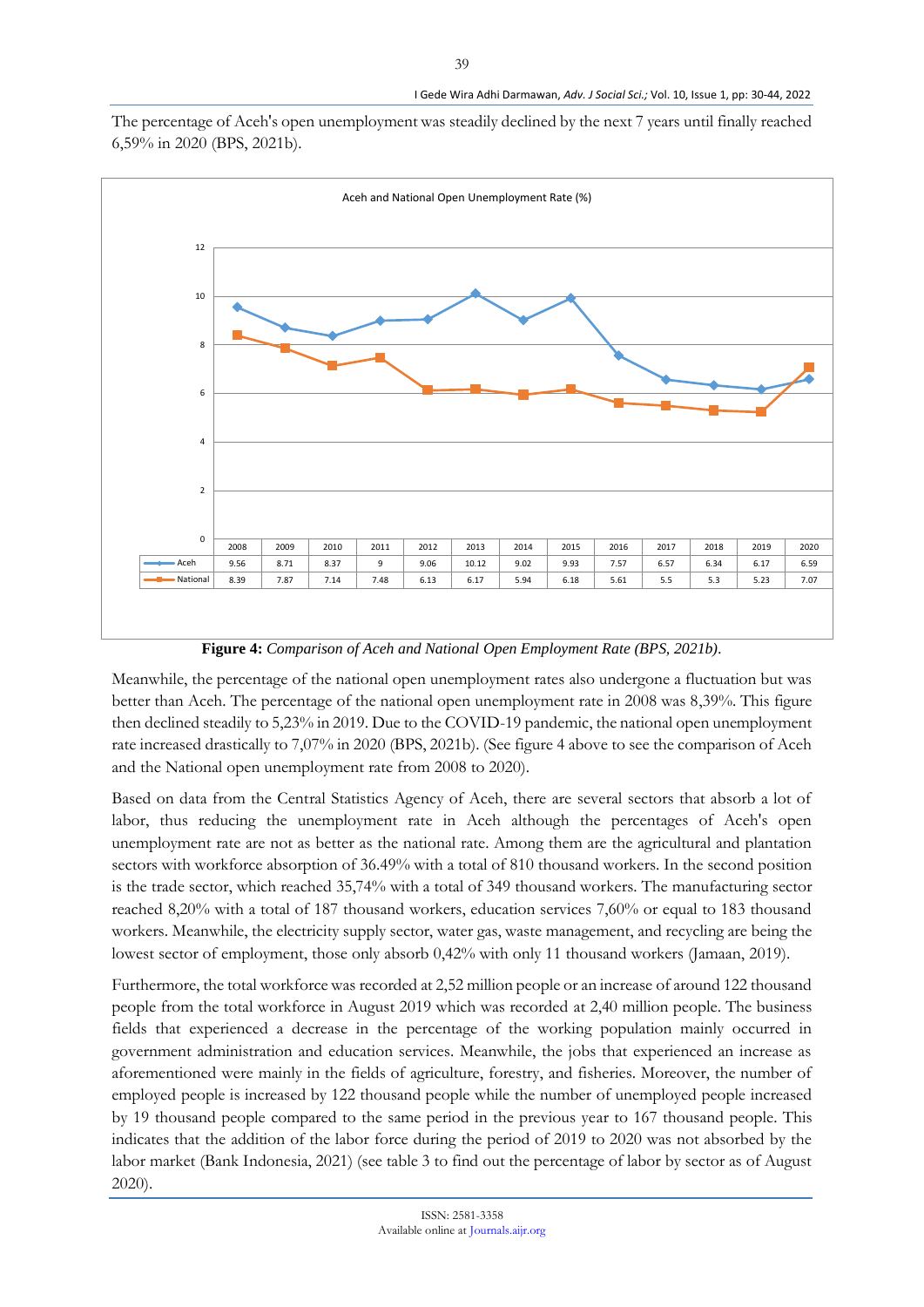| <b>No</b> | <b>Sector</b>             | August 2020<br>(%) |
|-----------|---------------------------|--------------------|
| 1         | Agriculture               | 37,22              |
| 2         | Commerce                  | 15,76              |
| 3         | <b>Education Services</b> | 6,99               |
| 4         | Government administration | 6,91               |
| 5         | Construction              | 6,24               |
| 6         | Processing industry       | 8,26               |
| 7         | Others                    | 18,62              |

*Asymmetric Decentralization: An Analysis of the Implementation of Aceh Special Autonomy and Its Impact …………………………*

| Table 3: Percentage of Labor by Sector as of August 2020 (Bank Indonesia (2021) |  |  |  |  |  |
|---------------------------------------------------------------------------------|--|--|--|--|--|
|---------------------------------------------------------------------------------|--|--|--|--|--|

Regarding the workforce by education, the workforce in Aceh is currently dominated by workers with the latest high school education level. According to Bank Indonesia, the number of workforce in Aceh in 2020 has been steady to the same quarter in the previous year, which is dominated by workers with secondary education that is at the high school level. This shows that the education level of the workforce in Aceh has increased. The working population in Aceh Province in August 2020 with a high school education level reached 742 thousand people (31,44%) while the working population with an elementary education level and below was 636 thousand people (26,95%). On the other hand, the highest open unemployment rate is the labor force was people with a Vocational High School education at the level of 10,87% (Bank Indonesia, 2021) (Table 4 below depicted the percentage of workforce by education in Aceh in the interval of 2019- 2020).

| <b>Table 4:</b> The percentage of Workforce by Education in Aceh in the interval of 2019-2020 |
|-----------------------------------------------------------------------------------------------|
| $(Bank\ Indonesia\ (2021))$                                                                   |

| <b>No</b> | <b>Level of Education</b>     | <b>August 2019</b> | August 2020 |
|-----------|-------------------------------|--------------------|-------------|
|           | University                    | 13,53              | 12,95       |
| 2         | Diploma                       | 4,33               | 4,15        |
| 3         | High Senior School            | 29,76              | 31,44       |
| 4         | <b>Vocational High School</b> | 4.91               | 4,83        |
|           | Junior High School            | 18,88              | 19,68       |
| 6         | <b>Elementary School</b>      | 28,59              | 26,95       |

The decreased unemployment rate in Aceh shows that there has been good progress in regards to job opportunities creation. This means that the economy of Acehnese society has started to grow. Nevertheless, optimization of the use of special autonomy fund must continue to be carried out to create as many job opportunities as possible because it cannot be denied that the unemployment rate in Aceh is still quite high.

# **3.3 Human Development Index (HDI)**

The HDI figure in Aceh based on data from the Central Statistics Agency of Indonesia from 2010 to 2020 shows a positive trend. In determining the HDI, the Central Statistics Agency uses 4 indicators namely Life Expectancy at birth, Literacy Rate, combined Gross Enrollment Rate, and Gross Domestic Product per capita (Isnadi & Fikriah, 2019). Aceh's HDI increases periodically from year to year starting with 67,09 in 2010, this figure steadily increased until it reached 71,99 ten years later. Not much different from Aceh, Indonesia's HDI has also increased in the last ten years. Starting at 66,53 in 2010, Indonesia's HDI gradually rose from year to year to 71,94 in 2020 (BPS, 2021c).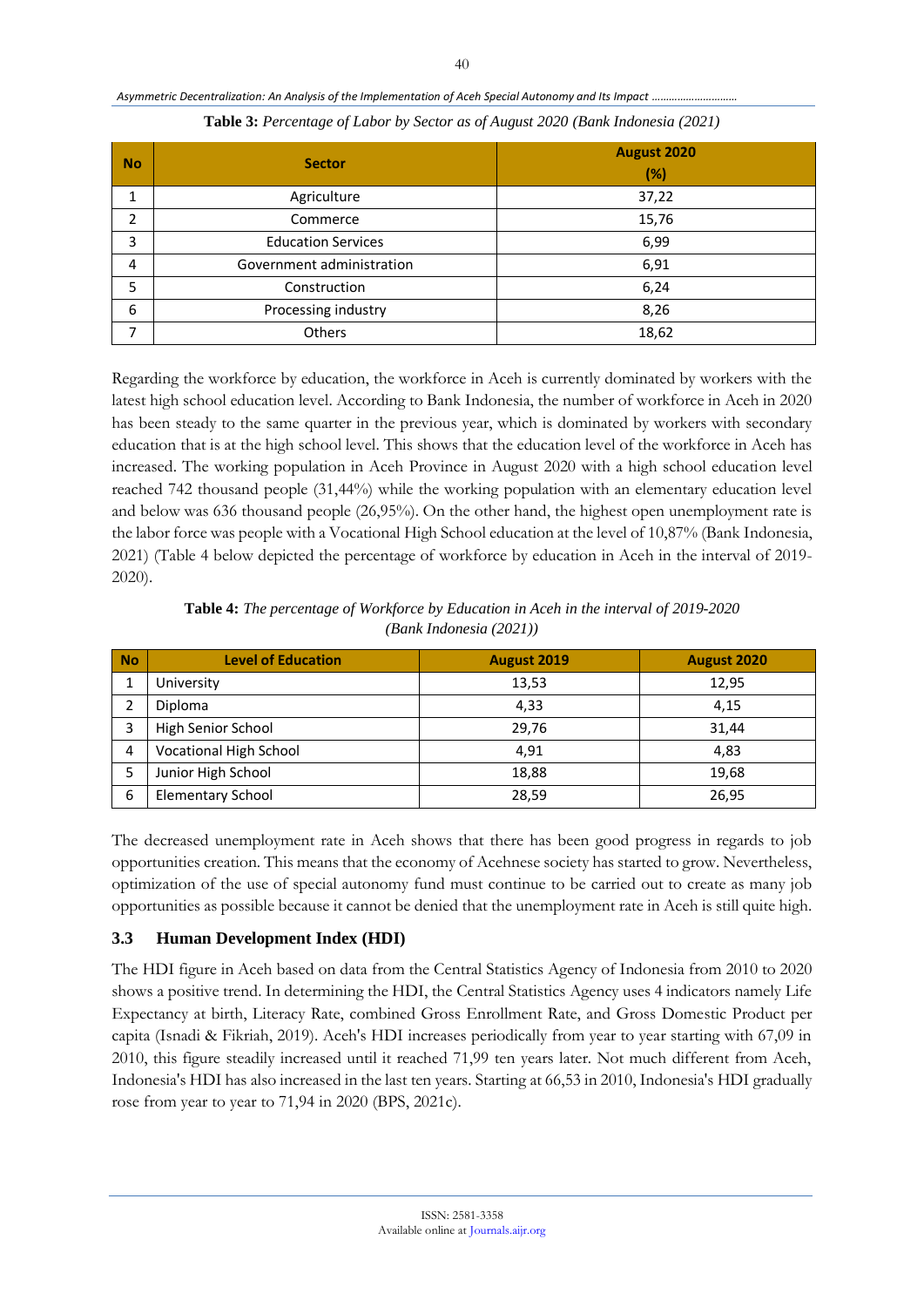The increase in Aceh's HDI in the last ten years showed a figure of 4,9 compared to the increase in Indonesia's HDI which was 5,41. Thus, the increase in Aceh's HDI in the 2010-2020 periods is considered still not much better than the increase in the national HDI. Nevertheless, as above-explained, the latest data from the Central Statistics Agency of Indonesia shows that the HDI in Aceh until 2020 was at the level of 71,99. This means that Aceh's HDI can be included in the High HDI category by which it was slightly exceeded the National HDI which was at the level of 71,94. And the trend of increasing Aceh's HDI is relatively stable from year to year.

41



**Figure 5:** *Comparison of Aceh and National HDI (BPS, 2021c).*

According to a report by the State Financial Accountability Agency in 2020, the increase in Aceh's HDI was due to the use of special autonomy fund, even though Aceh's HDI figures were still slightly below the national HDI figures. This poses a challenge for the Aceh government to maximize the use of special autonomy fund in the education sector because one of the priority areas of Aceh's special autonomy fund is in the education sector (State Financial Accountability Agency, 2020) (see figure 5 above to see the comparison of Aceh and National HDI from 2010 to 2020).

Even though Aceh's HDI shows a positive trend, the Aceh government is encouraged to create a more effective and efficient policy breakthroughs, both in the form of planning and implementation as well as transparency in the management of the special autonomy fund. Therefore the regional revenue sources, especially revenues from the special autonomy fund can be channeled to various leading sectors not merely directed and focused on the infrastructure sector. There should be an adequate quota for allocation of fund to human development, most importantly focusing on the education sector. It has to be understood that the trigger for increasing the level of community welfare is supported by a good and advance level of education. With a good level of education, the instruments of the human development Index will improve accordingly.

## **3.4 Gini Ratio**

During the 2008-2020 Gini ratio in Aceh is fluctuated. The highest inequality occurred in 2013 when Aceh's Gini ratio stood at 0,341. This figure then decreased in the following year to 0,325 and rose again by 0,009 in 2015 and gradually decreased to 0,320 in 2019 then rose slightly in 2020 to 0,323 (BPS, 2021d). Aceh's Gini ratio is still better when compared to the national level of inequality. Nevertheless, the figure of Aceh's Gini ratio is steadily increasing.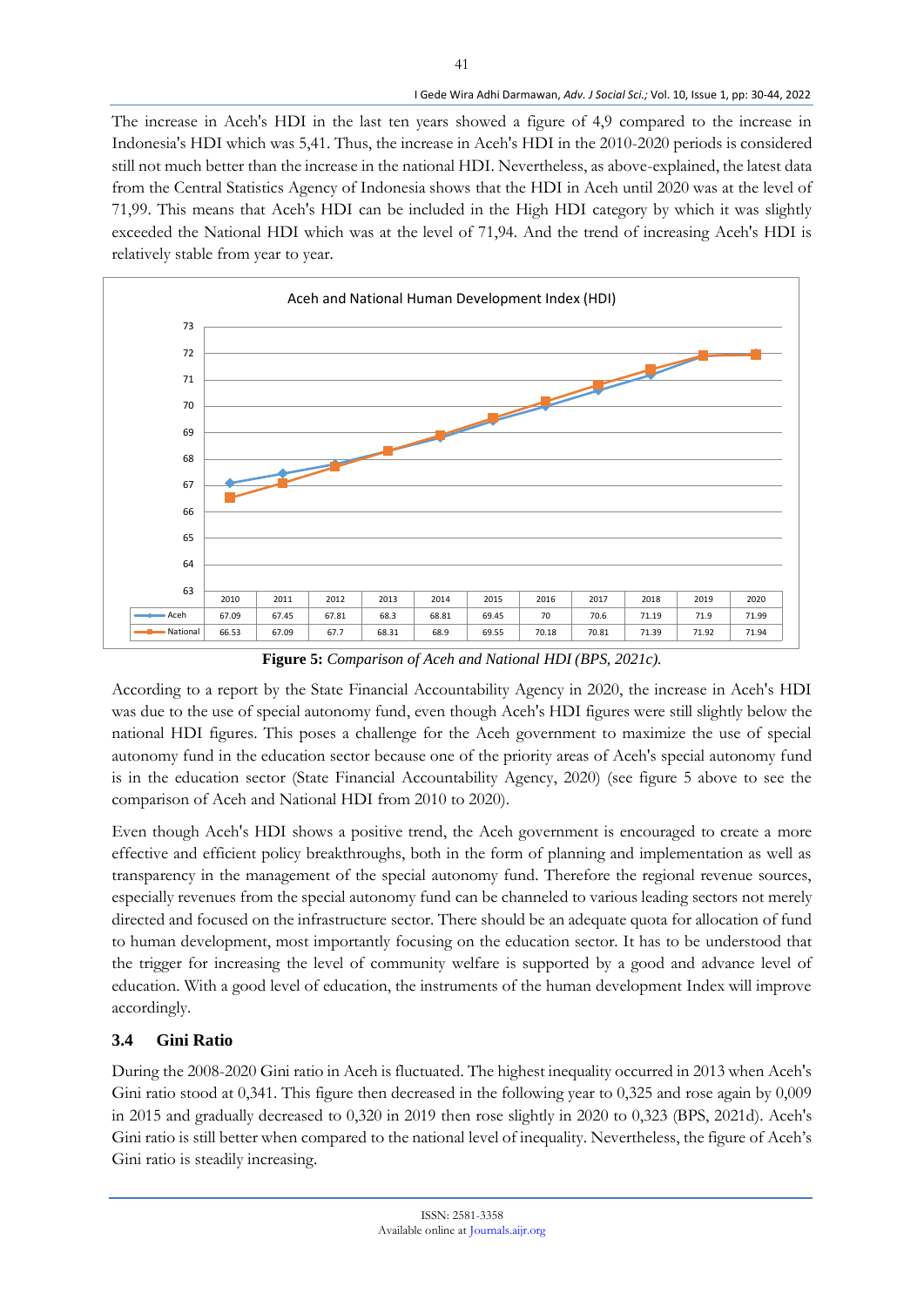Asymmetric Decentralization: An Analysis of the Implementation of Aceh Special Autonomy and Its Impact *.*.



**Figure 6:** *Comparison of Aceh and National Gini Ratio (BPS, 2021d).*

The national Gini ratio showed a figure of 0,368 in 2008. This figure then increased to a peak of 0,408 in 2015. The national Gini ratio then decreased gradually to 0.381 in 2020 (BPS, 2021d). This shows that although in terms of regional gross domestic product per capita Aceh is still below the national average, Aceh Province is better in terms of income distribution (see figure 6 above to find out the comparison of Aceh and National Gini Ratio from 2008 to 2020). According to the 2020 State Financial Accountability Agency report, Aceh's inequality increased from 2008 to 2020 due to the massive development projects in Aceh that leads to not all Acehnese society being able to be evenly shared the economic benefits and opportunities (State Financial Accountability Agency, 2020).

Furthermore, it should be noted that economic inequality is one of the triggers of the disintegration conflict in Aceh in the past. Asymmetric decentralization and special autonomy are expected by the central government to be a solution to anticipate the possibility of ethnic conflict, or other physical conflicts. It is also a form of a democratic and peaceful response to complaints or problems faced by minority groups (Ikhsan & Pribadi, 2015). Therefore, the Aceh given special autonomy is expected to able to reduce poverty more quickly. The management of the special autonomy fund has to be driven by good governance. Special autonomy in Aceh will inevitably increase the efficiency of resource allocation. This is critical to be considered to prevent the past conflict to recur in Aceh.

### **4 Conclusions**

To answer the main research question, the special autonomy has been implemented through the enactment of Law No. 11 of 2006. Since then, the Province of Aceh has been given a special autonomy and authorized special fund. In the period 2008-2020 Aceh has received a special Autonomy Fund amounted to IDR 81,4 trillion. There are seven priority sectors set by the Government of Aceh namely: (1) infrastructure, (2) economic empowerment, (3) poverty alleviation, (4) education, (5) social, (6) health, and (7) Aceh privileges. Since it was first time disbursed in 2008, the special autonomy fund provided for Aceh has contributed to about 51,58% to the REBA. Since 2008, the special autonomy fund has been grossely contributed to the REBA by which in 2019 the proportion of special autonomy fund in REBA reached 48,88%. This irrefutably shows that Aceh is greatly dependent on the special autonomy fund to induce development within the region. Aceh government relies heavily on the Special Autonomy Fund. The total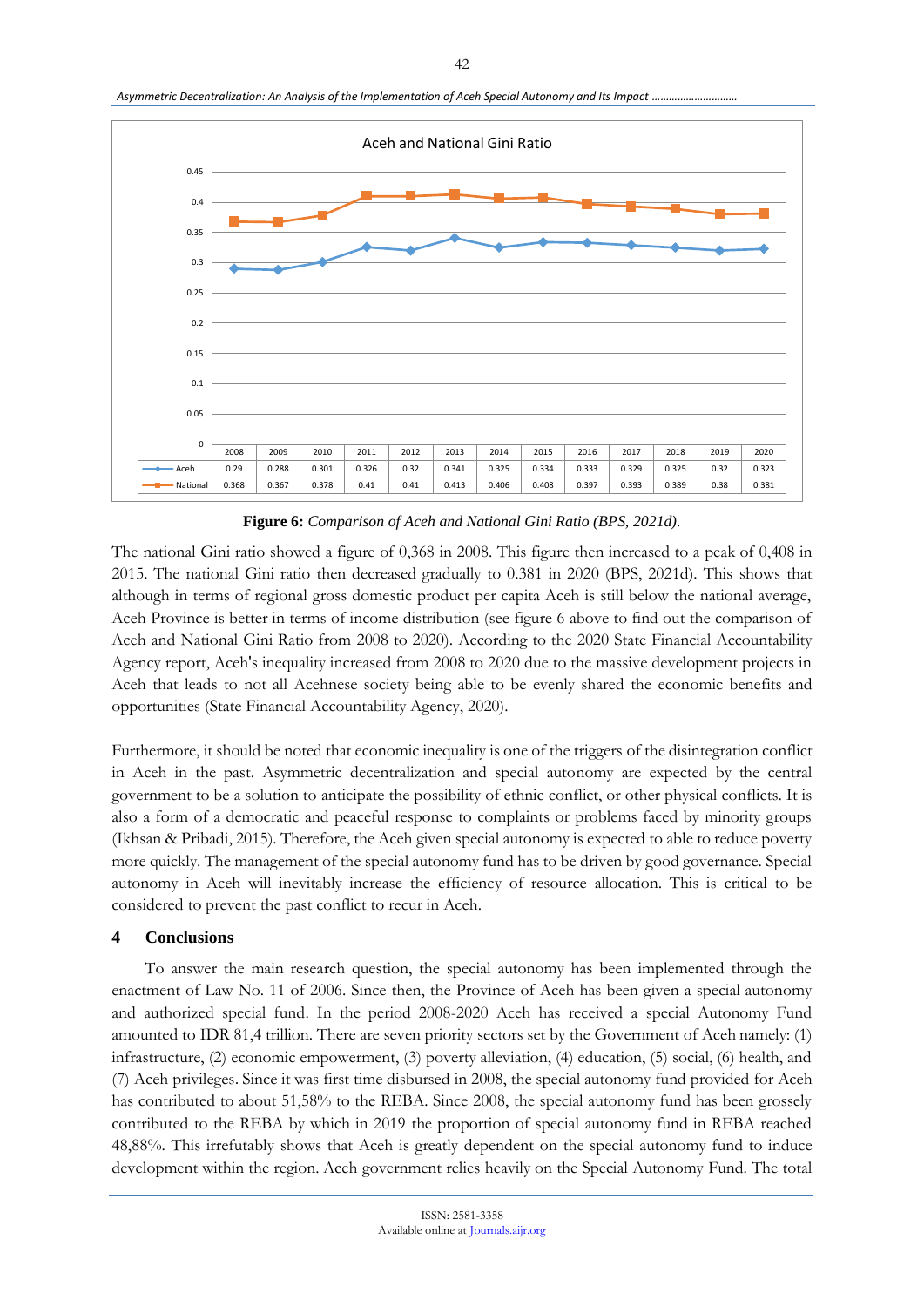Aceh Special Autonomy Fund since 2008–2019 was IDR 73.326 trillion or 51,58% of the total REBA of IDR 142,157 trillion. Apart from that, of the special autonomy fund disbursed to sectors that are the objectives of Special Autonomy, infrastructure is dominated the other sectors with an average of IDR 3,39 trillion or 45,34% during 2014-2018 of the total special autonomy funds. In regards to the impacts of the given special autonomy to the welfare of Acehnese society, Aceh's special autonomy fund in general has had a positive impact on the welfare of Acehnese society though the Gini ratio that is still considered high. Regarding poverty alleviation, the poverty rate in Aceh Province has decreased since 2008 and reached to 14,99% in 2020. In regards to open unemployment rate, the percentage of Aceh's open unemployment has been decreased from 9,56% in 2008 towards 6,59% in 2020. Regarding the impacts of the given special autonomy for Aceh on HDI, Aceh's HDI has been increased perennially started with 67,09 in 2010, this figure steadily increased until it reached 71,99 in 2020. Meanwhile, the Gini ratio of Aceh shows an increasing figure. Started at 0,290 in 2008, the number steadily increased towards 0,323 in 2020. This increasing number is projected due to Aceh's inequality increased from 2008 to 2020 due to the failure of the massive development projects within Aceh to evenly share the economic benefits and opportunities.

### **5 Declarations**

#### **5.1 Competing Interests**

The author declared that no conflict of interest exists in this publication.

### **5.2 Publisher's Note**

AIJR remains neutral with regard to jurisdictional claims in published maps and institutional affiliations.

### **How to Cite this Article:**

Darmawan, I. G. W. A. (2022). Asymmetric Decentralization: An Analysis of the Implementation of Aceh Special Autonomy and Its Impact on the Welfare of Acehnese Society. *Advanced Journal of Social Science*, *10* (1), 30–44. https://doi.org/10.21467/ajss.10.1.30-44

### **References**

- Bandur, A. (2019). *Qualitative Research, Multi-Disciplinary Study Scientific With Nvivo 12 Plus* (Pert Edition). Jakarta: Mitra Discourse Media.
- Bank Indonesia. (2021). *Laporan Perekonomian Aceh Februari 2021*. Retrieved from https://www.bi.go.id/id/publikasi/laporan/lpp/Documents/Laporan20Perekonomian20Provinsi20Aceh20Februari202021.pdf
- BPS. (2021a). *Persentase Penduduk Miskin Menurut Provinsi 2007 - 2020*. Retrieved from https://www.bps.go.id/dynamictable/2016/08/18%2000:00:00/1219/persentase-penduduk-miskin-menurut-provinsi-2007--- 2019.html
- BPS. (2021b). *Tingkat Pengangguran Terbuka Menurut Provinsi (Persen)*. Retrieved from https://www.bps.go.id/indicator/6/543/1/tingkatpengangguran-terbuka-menurut-provinsi.html
- BPS. (2021c). *Indeks Pembangunan Manusia menurut Provinsi*. Retrieved from https://www.bps.go.id/indicator/26/494/1/-metode-baruindeks-pembangunan-manusia-menurut-provinsi.html
- BPS. (2021d). *Gini Ratio Provinsi 2002-2020*. Retrieved from https://www.bps.go.id/dynamictable/2017/04/26%2000:00:00/1116/gini-ratioprovinsi-2002-2018.html
- Cahyono, H. (2012). Evaluasi Atas Pelaksanaan Otonomi Khusus Aceh: Gagal Menyejahterakan Rakyat Dan Sarat Konflik Internal. *Jurnal Penelitian Politik*, 9(2), 1-22. DOI: https://doi.org/10.14203/jpp.v9i2.227
- DPR RI. (2020). *Undang-undang Dasar Negara Republik Indonesia Tahun 1945*. Retrieved from https://www.dpr.go.id/jdih/uu1945
- Farida, A. (2019). Literature Study of Technological Development and Increasing Tax Compliance: Is it Comparably Straight? *Monetary - Journal of Accounting and Finance*, 6 (2), pp. 135-140.
- Ibrahim, Z. B., Kurniawan, I., Arman, I., Adiya, A., Panjaitan, T. H., Pasaribu, M. & Mahyiddin. (2018). *Kajian Fiskal Regional*. Retrieved from https://djpb.kemenkeu.go.id/portal/images/file\_artikel/file\_pdf/kfr/tw1\_2018/01\_kfr\_tw1\_2018\_aceh.pdf
- Ikhsan, I. & Pribadi, U. (2015). Dampak Kebijakan Otonomi Khusus Terhadap Pengurangan Kemiskinan Di Provinsi Aceh. *Jurnal Ilmu Pemerintahan & Kebijakan Publik*, 2(1), 91-114. DOI: 10.18196/jgpp.2015.0027
- Ikhsan. (2015). Relasi Otonomi Khusus Dan Pengurangan Kemiskinan Di Provinsi Aceh. *Journal of Public Policy*. DOI:10.35308/jpp.v0i0.698
- Isnadi, N. & Fikriah. (2019). Dampak Dana Otonomi Khusus Terhadap Tingkat Pertumbuhan Indeks Pembangunan Manusia Di Provinsi Aceh. *Jurnal Ilmiah Mahasisw*a, 4(1), 29-37.
- Jalil, H., Teuku, A. Y., Kurniawan, A. (2019). Optimazion of Special Autonomy Funds Allocation to Alleviate Poverty in Aceh (A Case Study in Districts/Cities). *International Journal of Innovation, Creativity and Change*, 9(4), 93-108.
- Jamaan. (2019). *Angka Pengangguran di Aceh Turun*. Retrieved from https://setda.acehprov.go.id/index.php/news/read/2019/11/06/759/angka-pengangguran-di-aceh-turun.html